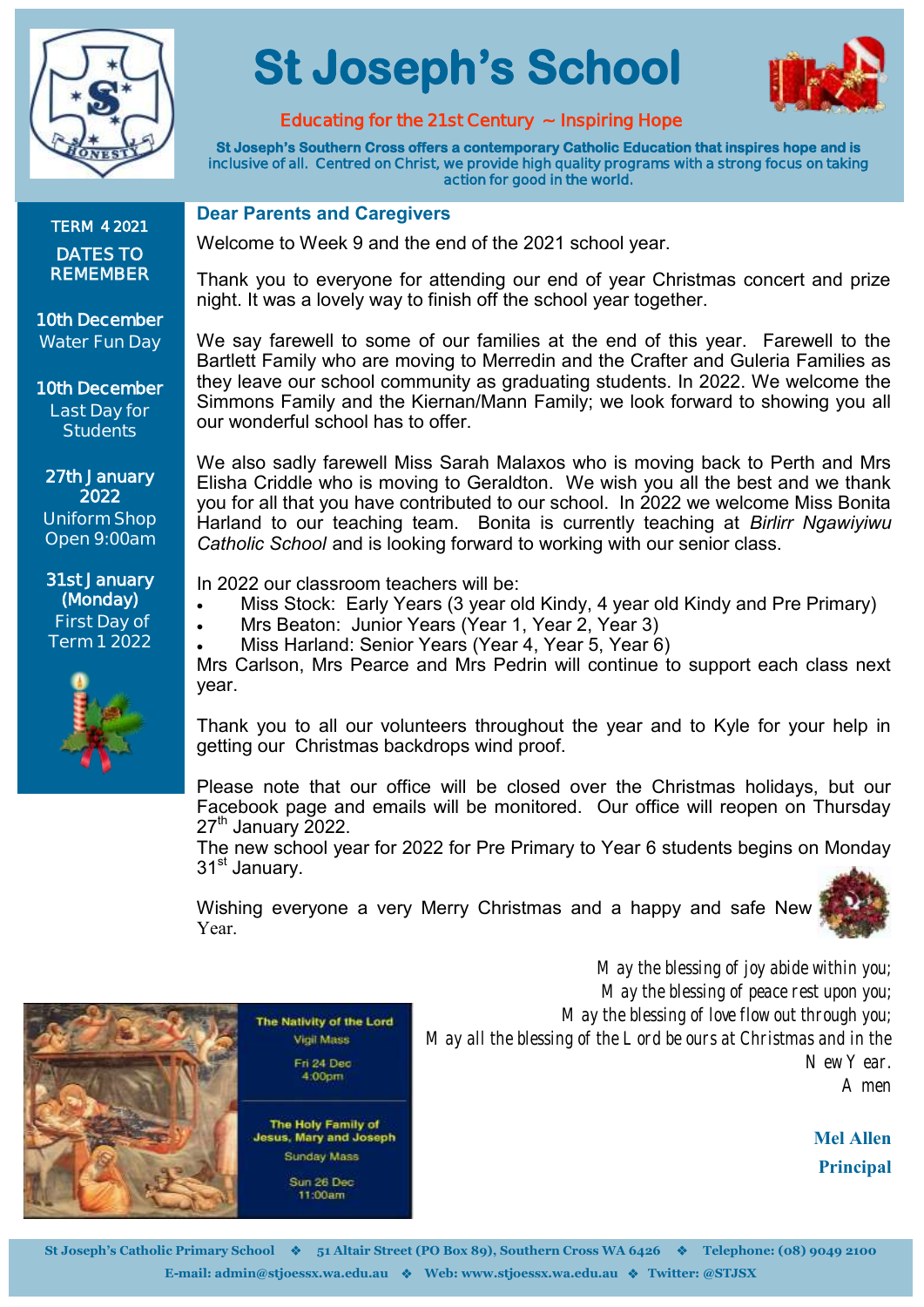

## **Senior Class**

Term 4 has been a very busy but fun Term for the students in the senior classroom. The students have been working hard on their information reports in writing, and continuing to read and comprehend different texts every day. In HASS the students have been learning about the difference between goods & services, and needs & wants. For the last two weeks the students have also been participating in swimming lessons every day which has been lots of fun, especially in the warmer weather. The students have also been rehearsing each day for the End of Year Christmas Concert; they have been doing an incredible job. We were so excited to show you all what we have been working on!

## **Dance**

The students have also been working extremely hard on their Christmas dance which we performed at the End of Year Christmas Concert. It has been so much fun teaching this amazing group of students dance this year and I know they were very excited to show you what they have been working on!













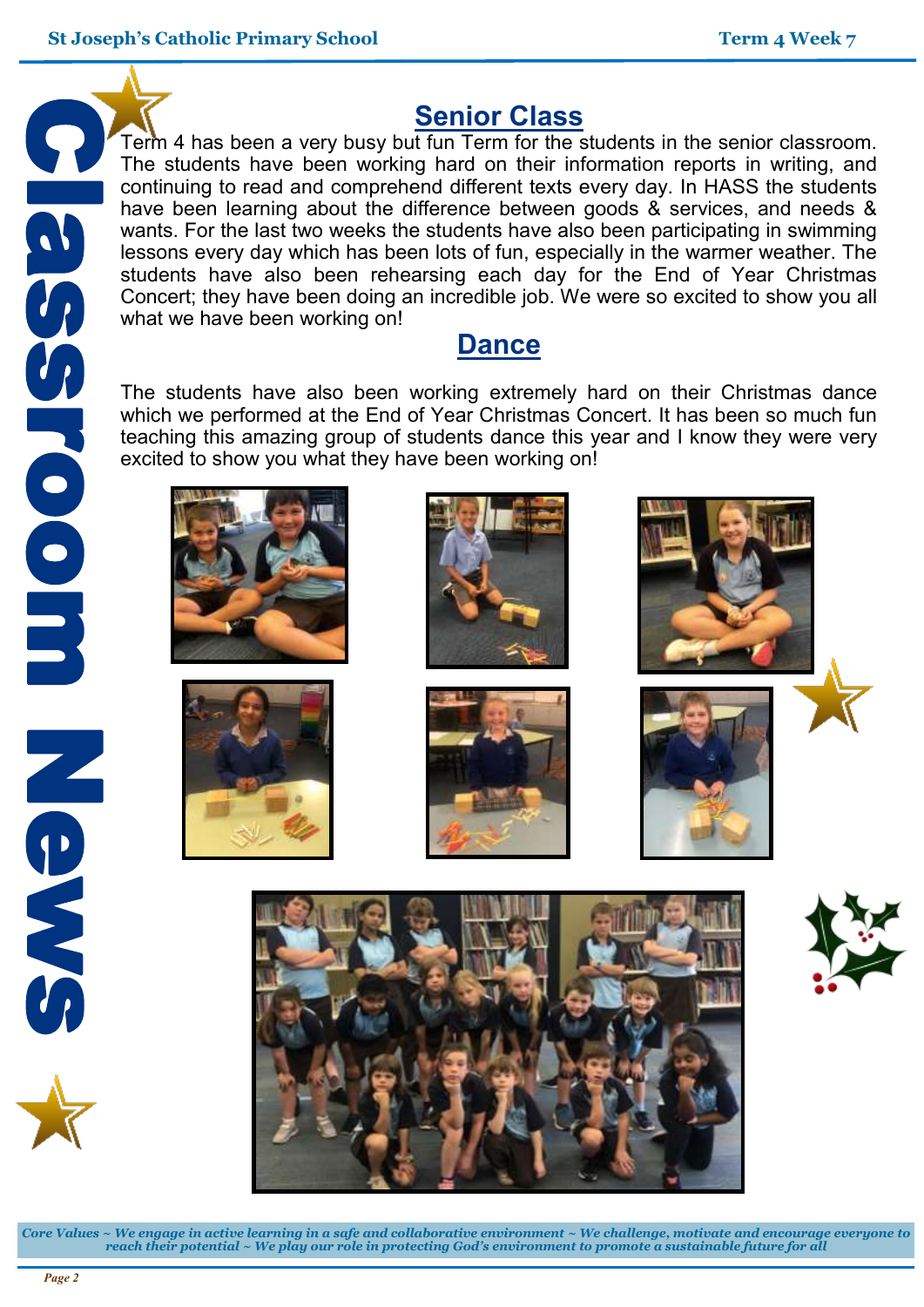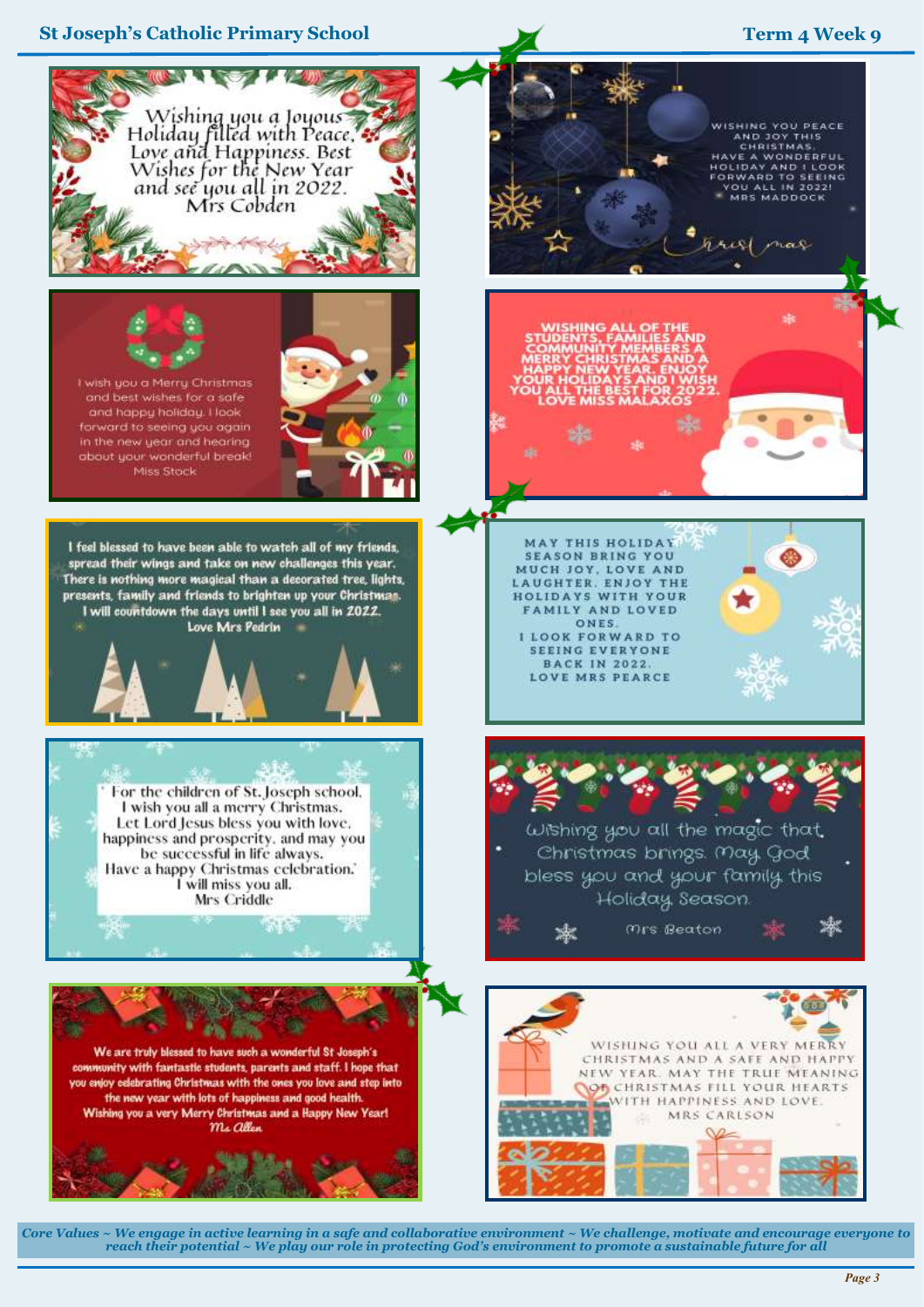













AND A HAPPY NEW YEAR

















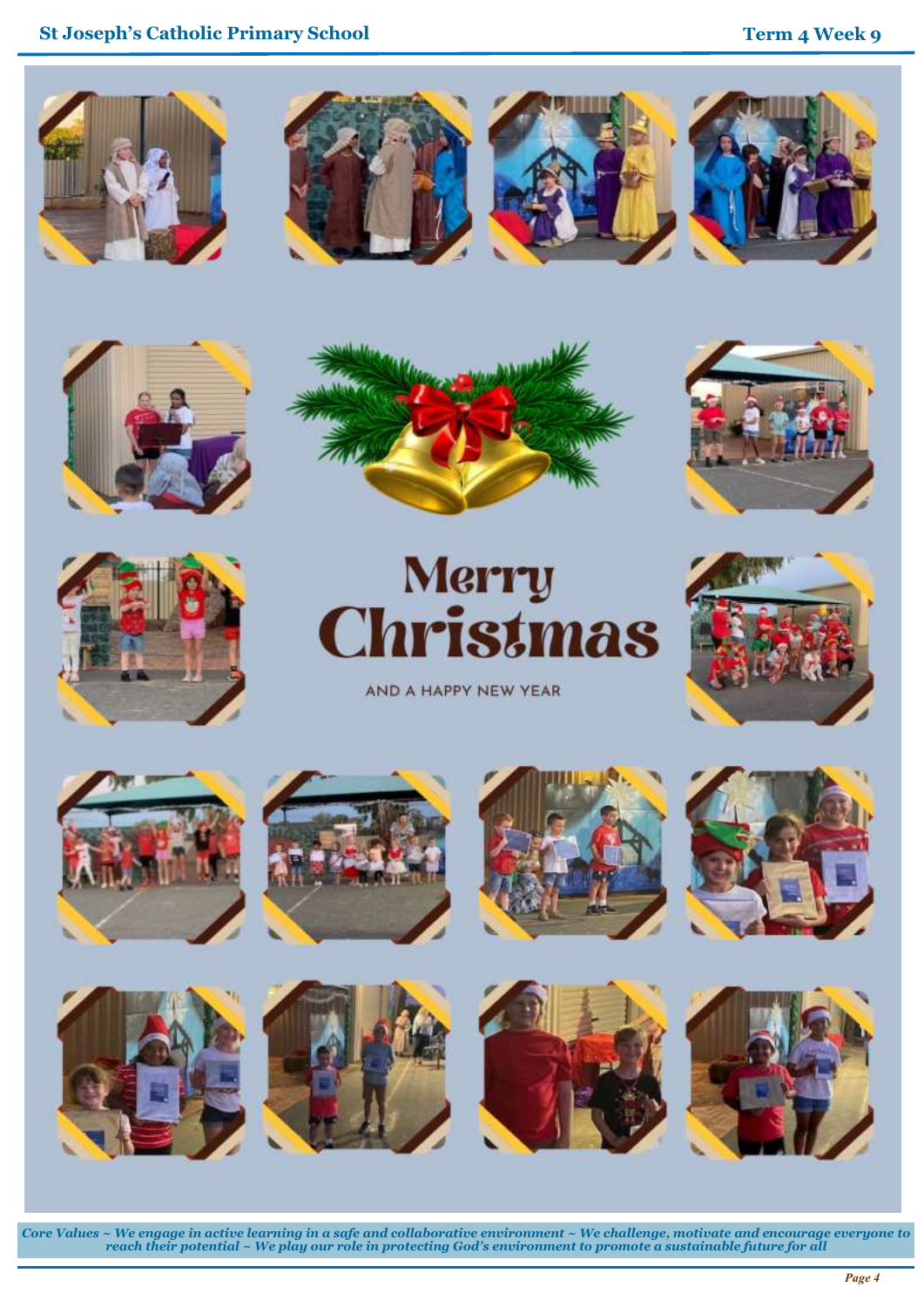### **St Joseph's Catholic Primary School Term 4 Week 9**

| $\sim$ . Or obsept is Finding School Award Winners |               |                |                   |  |  |  |  |  |
|----------------------------------------------------|---------------|----------------|-------------------|--|--|--|--|--|
| Award                                              | Year Level    | Presented to:  | Sponsored By      |  |  |  |  |  |
| Achievement Award                                  | $PP - Year 1$ | Elizabeth      | Shire of Yilgarn  |  |  |  |  |  |
| Achievement Award                                  | Year $2 - 3$  | Kairi          | Shire of Yilgarn  |  |  |  |  |  |
| Achievement Award                                  | Year $3 - 6$  | <b>Bronte</b>  | <b>Barto Gold</b> |  |  |  |  |  |
| Endeavour Award                                    | $K-1$         | <b>Natalie</b> | <b>Barto Gold</b> |  |  |  |  |  |
| Endeavour Award                                    | $2 - 3$       | Emilyn         | <b>Barto Gold</b> |  |  |  |  |  |
| Endeavour Award                                    | $4-6$         | Alyssa         | Darren West MLC   |  |  |  |  |  |
| Science                                            | $P-3$         | Kolton         | Scitech           |  |  |  |  |  |
| Science                                            | $4 - 6$       | Denym          | Scitech           |  |  |  |  |  |
| Phys Ed                                            | $P-3$         | Aiden          | <b>MRL</b>        |  |  |  |  |  |
| Phys Ed                                            | $4-6$         | <b>Jake</b>    | <b>MRL</b>        |  |  |  |  |  |
| Charism (Mary MacKillop<br>Award)                  | $P-3$         | Effryn         | AuslMM            |  |  |  |  |  |
| Charism (Mary MacKillop<br>Award)                  | $4 - 6$       | Ekam           | AuslMM            |  |  |  |  |  |

**2021 St Josephs Primary School Award Winners**









*Core Values ~ We are honest and courageous and strive to follow in the footsteps of Jesus ~ We respect that we are all different and unique, and are willing to share our talents with others ~ We demonstrate fairness to all in our school community*